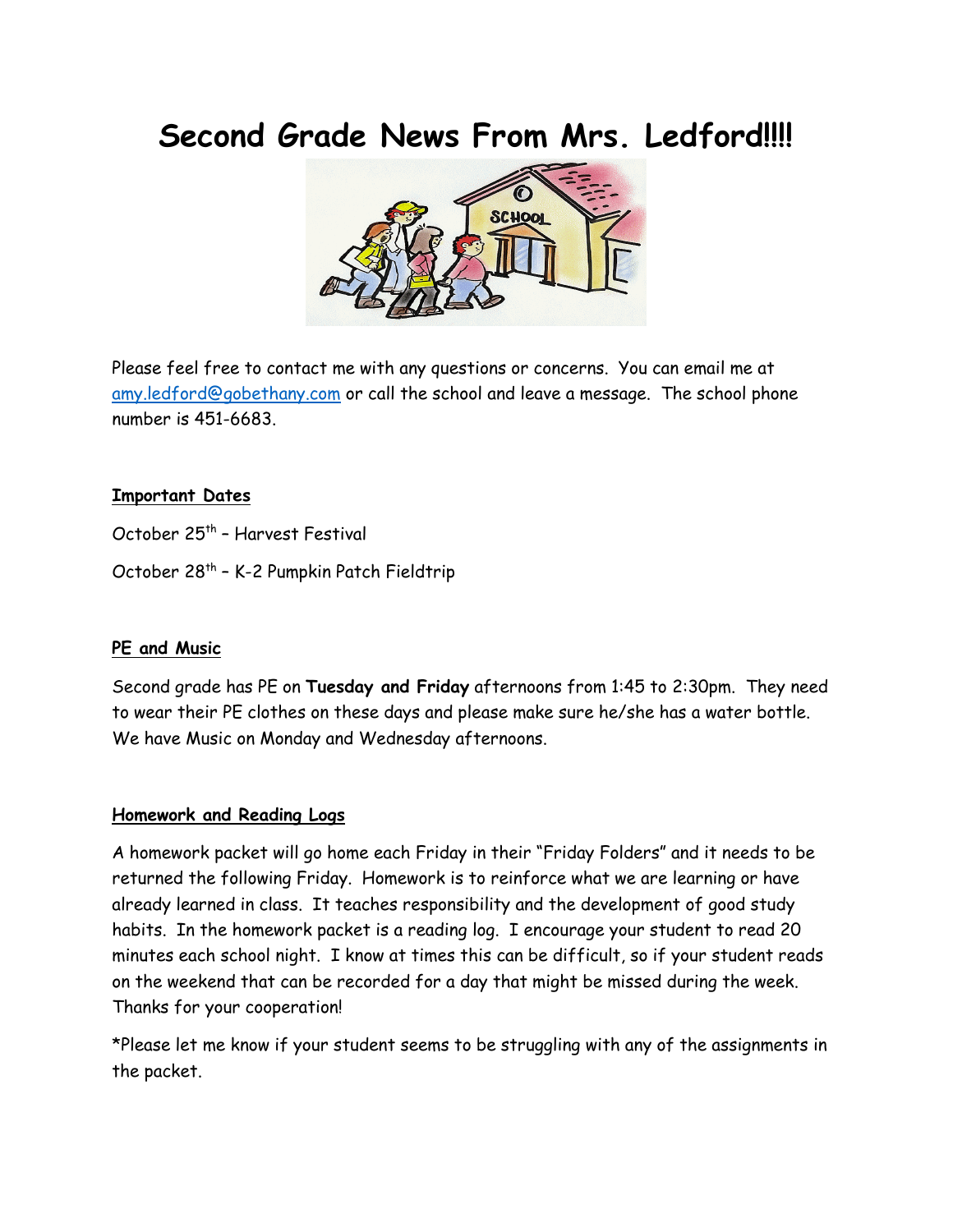**Spelling Words** – I have added 2 challenge words to the weekly spelling list. Your student now has 14 words. Those will count as bonus points or make up for other missed words on the weekly spelling test.

## **Snack**

Please send your student to school with a nutritious snack. Our fist snack is in the morning and it helps keep them going until lunch. Things like yogurt, fruit, cheese, crackers and granola bars are good things for first snack.

### **Birthdays**

Birthdays are fun to celebrate! You may provide a birthday treat to help us celebrate. Please let me know ahead of time if you will be providing a treat. I typically do treats at snack time or towards the end of the school day. We have 14 students in our class. Please don't feel obligated to send a treat, as I always acknowledge birthdays in the classroom with a song, class cards and a prize. For those summer birthday students, we will celebrate their special day before the school year ends in June.

### **Labels**

Please label things your student brings to school, especially their chapel sweaters. Thanks!

**Consumbale Supply List** Last names A – L can bring these supplies in anytime during the first semester (August  $15^{th}$  - December  $20^{th}$ )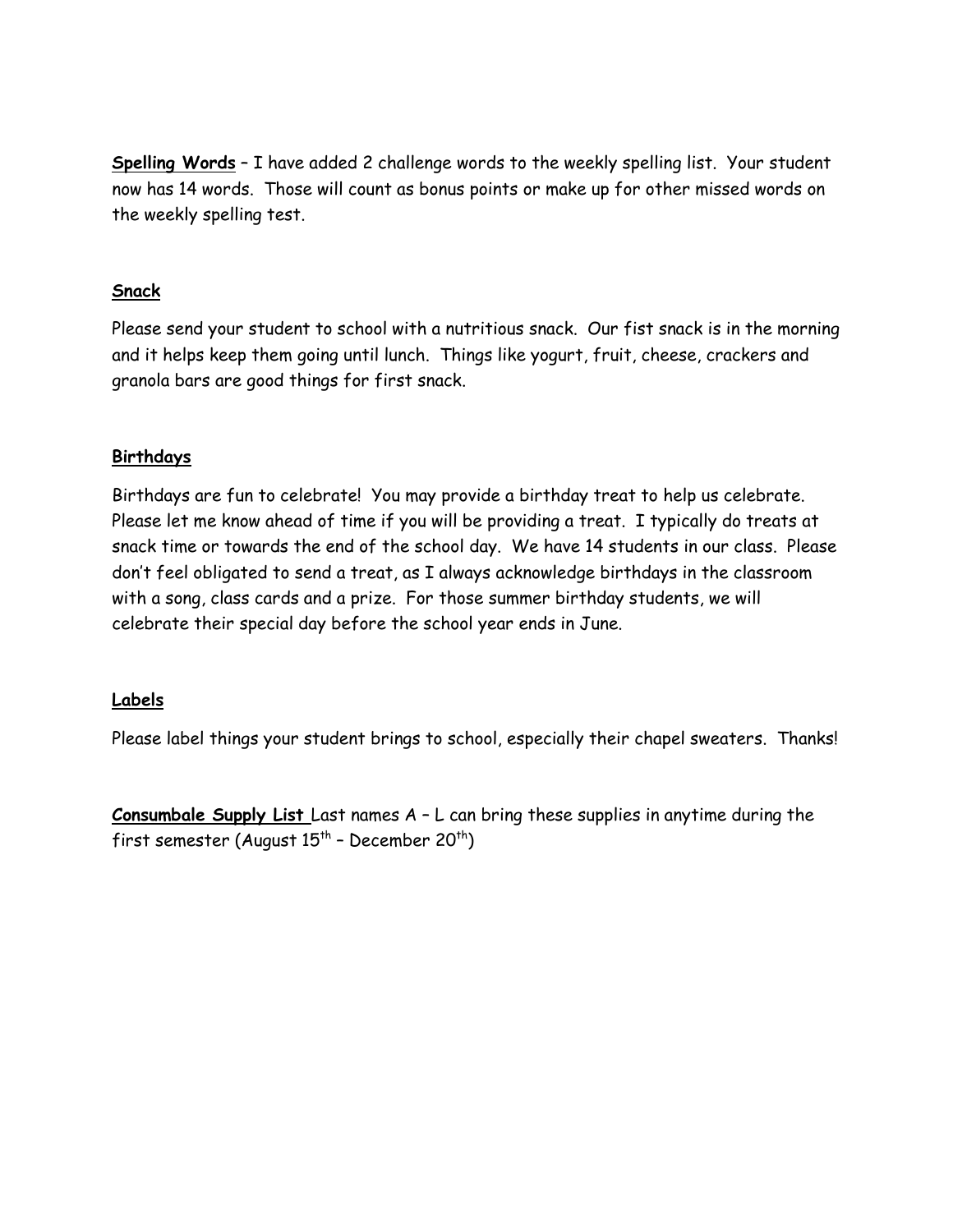

\*Thank you to those who have brought in supplies!!!!!

**Weekly News** – Please make sure you read the weekly Eagle that Paula sends out. It is filled with lots of information. Please let me know if you aren't receiving it. Thanks!

**Math Facts** – Please work with your student at home on his/her math facts. Many students have been struggling in class. Students should have their math facts up to 10 already mermoirzed and we will continute to work on mastery of addition facts up to 10 + 10. This is a very important skill to have. Flashcards and learning games on tablets and ipads etc. are a fun to way to get them to practice. Thanks so much for your cooperation!

**Trunk or Treat** – Tony's mom, Ciarra Bruno, has volunteered to make/be our trunk for the Harvest Festival. We are going with a Minecraft theme. She came last week and helped the class make Minecraft box heads. They are so cute. A big thanks to her and all her help with this!!!!!!!!!!!!!!!!